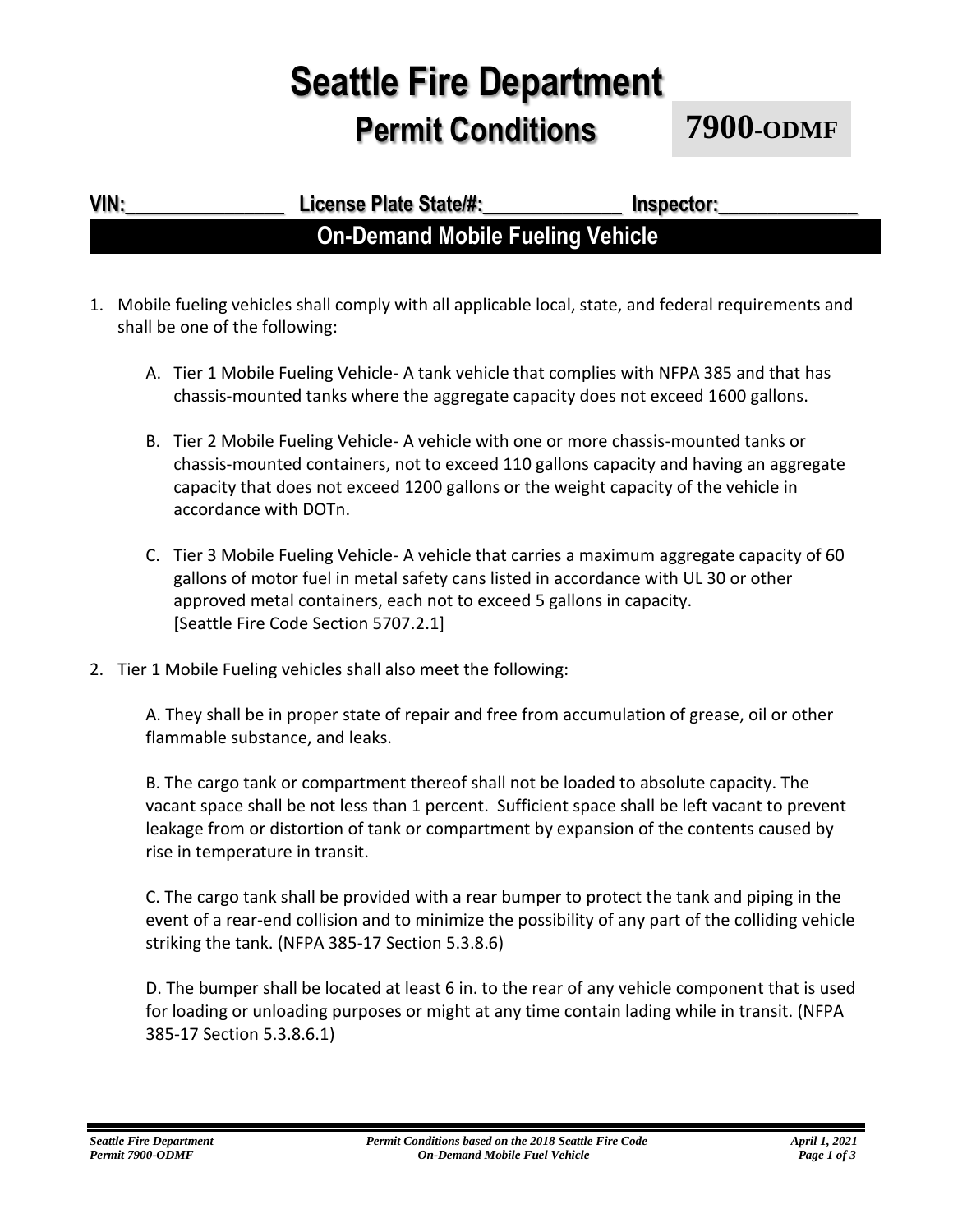## **Seattle Fire Department Permit Conditions**

**7900-ODMF**

**VIN:\_\_\_\_\_\_\_\_\_\_\_\_\_\_\_\_ License Plate State/#:\_\_\_\_\_\_\_\_\_\_\_\_\_\_ Inspector:\_\_\_\_\_\_\_\_\_\_\_\_\_\_** 

# E. Tank vehicles shall be conspicuously and legibly marked in accordance with the U.S. DOT

**On-Demand Mobile Fueling Vehicle**

"Hazardous Materials Regulations". (NFPA 385-17 Section 7.1.1)

F. A manufacturer's certificate shall be procured certifying that each such cargo tank is designed, constructed, and tested in compliance with NFPA 385. The certificate shall be signed by a responsible official of the manufacturer of the cargo tank or from a competent testing agency. (NFPA 385-17 Section 7.1.2)

G. In addition to the certificate noted in F above, there shall be a metal plate on every cargo tank. The plate shall not be subject to corrosion and be on the right side near the front in an area readily accessible for inspection. The plate shall be permanently affixed and include the following information: (NFPA 385-17 Section 7.1.3.4)

- 1. Vehicle manufacturer
- 2. Manufacturer's serial number
- 3. Specification identification
- 4. Date of manufacture
- 5. Original test date
- 6. Certificate date
- 7. Design pressure (psi)
- 8. Test pressure (psi)
- 9. Head material
- 10. Shell material
- 11. Weld Material
- 12. Lining material
- 13. Nominal tank capacity by compartment (front to rear) in U.S. gal.
- 14. Maximum product load (lb)
- 15. Loading limits (gpm and/ or psi)
- 16. Unloading limits (gpm and/ or psi)

H. The notation "NFPA 385" shall be permitted to be on the plate. (NFPA 385-17 Section 7.1.5)

I. The plate shall not be painted so as to obscure the markings. (NFPA 385-17 Section 7.1.3.5) [Seattle Fire Code Section 5707.2.2(1)]

3. Dispensing hose and nozzles shall be an approved type and listed. The dispensing hose shall not exceed 50 feet (15 240mm) in length.